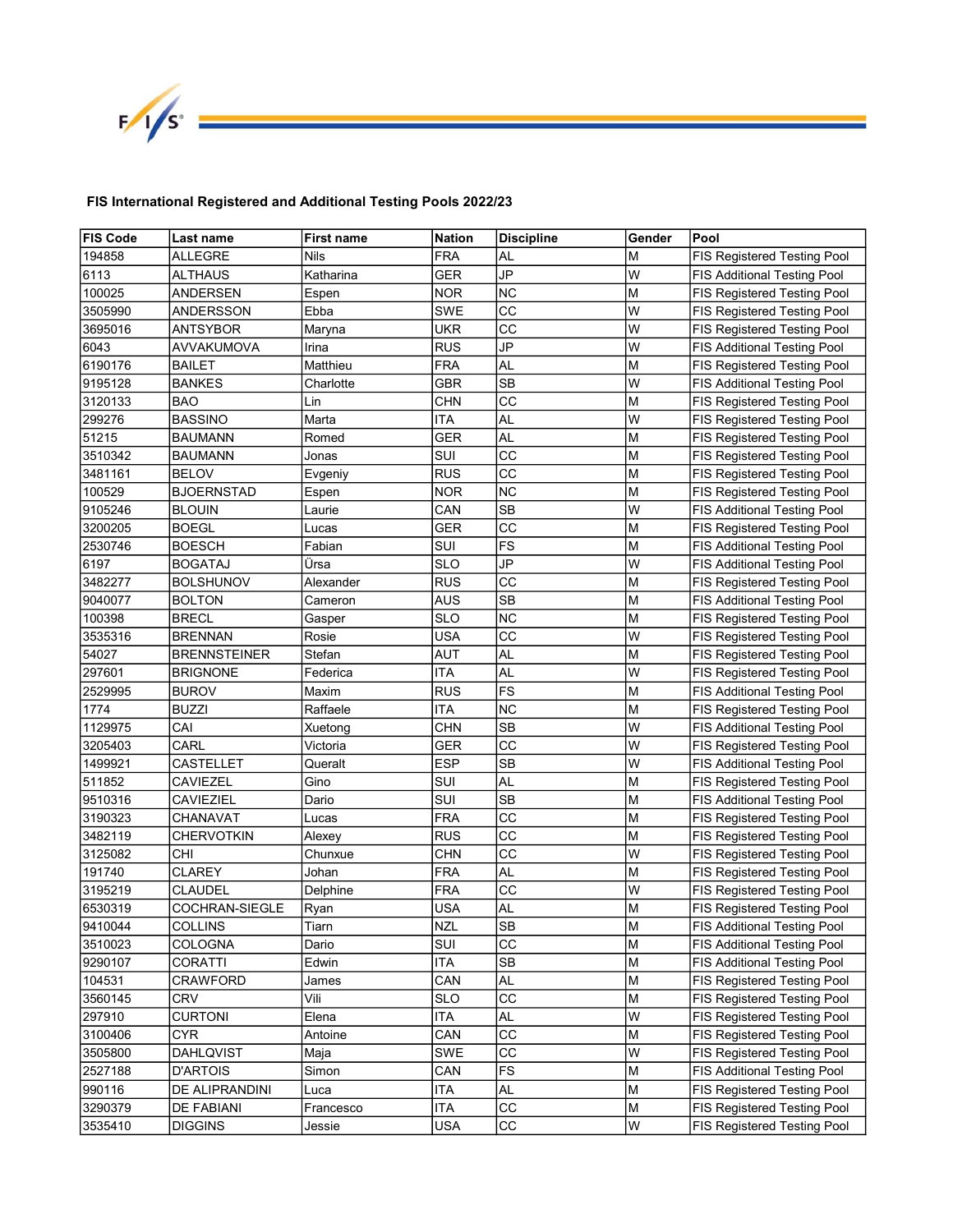

| 202535  | <b>DRESSEN</b>          | Thomas           | <b>GER</b> | <b>AL</b> | M | <b>FIS Registered Testing Pool</b> |
|---------|-------------------------|------------------|------------|-----------|---|------------------------------------|
| 155728  | DUBOVSKA                | Martina          | CZE        | AL        | W | <b>FIS Registered Testing Pool</b> |
| 206355  | <b>DUERR</b>            | Lena             | <b>GER</b> | AL        | W | FIS Registered Testing Pool        |
| 3505828 | DYVIK                   | Anna             | <b>SWE</b> | CC        | W | FIS Registered Testing Pool        |
| 7183    | EDER                    | Lisa             | AUT        | JP        | W | <b>FIS Additional Testing Pool</b> |
| 9490143 | <b>EGUIBAR</b>          | Lucas            | <b>ESP</b> | <b>SB</b> | M | <b>FIS Additional Testing Pool</b> |
| 5253    | <b>EISENBICHLER</b>     | Markus           | GER        | JP        | M | <b>FIS Additional Testing Pool</b> |
| 3020003 | <b>ESTEVE</b>           | Ireneu           | AND        | CC        | M | FIS Registered Testing Pool        |
| 3515221 | <b>FAEHNDRICH</b>       | Nadine           | SUI        | CC        | W | FIS Registered Testing Pool        |
| 1600    | <b>FAISST</b>           | Manuel           | GER        | <b>NC</b> | M | FIS Registered Testing Pool        |
| 194495  | <b>FAIVRE</b>           | Mathieu          | FRA        | AL        | М | FIS Registered Testing Pool        |
| 3425365 | FALLA                   | Maiken Caspersen | <b>NOR</b> | CС        | W | <b>FIS Additional Testing Pool</b> |
| 2535298 | <b>FAULHABER</b>        | Hanna            | USA        | <b>FS</b> | W | <b>FIS Additional Testing Pool</b> |
| 54063   | <b>FELLER</b>           | Manuel           | AUT        | AL        | М | FIS Registered Testing Pool        |
| 511383  | FEUZ                    | Beat             | SUI        | AL        | M | <b>FIS Registered Testing Pool</b> |
| 516248  | <b>FLURY</b>            | Jasmine          | SUI        | AL        | W | <b>FIS Registered Testing Pool</b> |
| 6100    | <b>FORFANG</b>          | Johann Andre     | NOR.       | JP        | M | <b>FIS Additional Testing Pool</b> |
| 422082  | FOSS-SOLEVAAG           | Sebastian        | <b>NOR</b> | <b>AL</b> | M | FIS Registered Testing Pool        |
| 53817   | FRANZ                   | Max              | AUT        | AL        | M | FIS Registered Testing Pool        |
| 197124  | <b>FRASSE SOMBET</b>    | Carolie          | FRA        | AL        | W | FIS Registered Testing Pool        |
| 1868    | <b>FRITZ</b>            | Martin           | AUT        | <b>NC</b> | M | FIS Registered Testing Pool        |
| 105269  | GAGNON                  | Marie-Michele    | CAN        | AL        | W | FIS Registered Testing Pool        |
| 56367   | GALLHUBER               | Katharina        | AUT        | AL        | W | FIS Registered Testing Pool        |
| 530874  | GANONG                  | Travis           | USA        | AL        | M | FIS Registered Testing Pool        |
| 120064  | GAO                     | Qun              | CHN        | AL        | M | FIS Registered Testing Pool        |
| 435334  | <b>GASIENICA-DANIEL</b> | Maryna           | POL        | <b>AL</b> | W | FIS Registered Testing Pool        |
| 2532939 | GASKELL                 | Elena            | CAN        | FS        | W | <b>FIS Additional Testing Pool</b> |
| 100119  | GEIGER                  | Vinzenz          | GER        | ΝC        | М | FIS Registered Testing Pool        |
| 5567    | GEIGER                  | Karl             | GER        | JP        | М | <b>FIS Additional Testing Pool</b> |
| 100323  | GERARD                  | Antoine          | FRA        | ΝC        | М | FIS Registered Testing Pool        |
| 3205305 | GIMMLER                 | Laura            | GER        | CC        | W | FIS Registered Testing Pool        |
| 516284  | GISIN                   | Michelle         | SUI        | <b>AL</b> | W | FIS Registered Testing Pool        |
| 298323  | GOGGIA                  | Sofia            | <b>ITA</b> | AL        | W | FIS Registered Testing Pool        |
| 3420909 | GOLBERG                 | Paal             | NOR        | CC        | M | FIS Registered Testing Pool        |
| 100879  | GONCHAROVA              | Anastasia        | <b>RUS</b> | <b>NC</b> | W | FIS Registered Testing Pool        |
| 100002  | GRAABAK                 | Joergen          | <b>NOR</b> | <b>NC</b> | M | FIS Registered Testing Pool        |
| 6880    | GRANERUD                | Halvor Egner     | <b>NOR</b> | <b>JP</b> | M | <b>FIS Additional Testing Pool</b> |
| 3501340 | GRATE                   | Marcus           | SWE        | CC        | M | <b>FIS Registered Testing Pool</b> |
| 1674    | <b>GREIDERER</b>        | Lukas            | AUT        | NC        | M | FIS Registered Testing Pool        |
| 2532209 | GREMAUD                 | Mathilde         | SUI        | <b>FS</b> | M | <b>FIS Additional Testing Pool</b> |
| 2537303 | GRILLET AUBERT          | Jade             | <b>FRA</b> | SX        | W | FIS Registered Testing Pool        |
| 9101023 | Grondin                 | Eliot            | CAN        | SB        | M | <b>FIS Additional Testing Pool</b> |
| 9040291 | GUSELI                  | Valentino        | AUS        | <b>SB</b> | M | FIS Additional Testing Pool        |
| 516138  | <b>GUT-BEHRAMI</b>      | Lara             | SUI        | AL        | W | FIS Registered Testing Pool        |
| 561322  | <b>HADALIN</b>          | Stefan           | <b>SLO</b> | AL        | M | FIS Registered Testing Pool        |
| 9050115 | <b>HAEMMERLE</b>        | Alessandro       | AUT        | SB        | M | FIS Additional Testing Pool        |
| 3425421 | HAGA                    | Ragnhild         | <b>NOR</b> | CC        | W | FIS Registered Testing Pool        |
| 516185  | HÄHLEN                  | Joana            | SUI        | AL        | W | FIS Registered Testing Pool        |
| 3500664 | HALFVARSSON             | Calle            | SWE        | CC        | M | FIS Registered Testing Pool        |
| 2532249 | HALL                    | Alexander        | <b>USA</b> | FS        | M | <b>FIS Additional Testing Pool</b> |
| 2533050 | HAMILL                  | Marin            | <b>USA</b> | FS        | W | FIS Additional Testing Pool        |
| 5288    | HAYBOECK                | Michael          | AUT        | JP        | М | FIS Additional Testing Pool        |
| 506399  | <b>HECTOR</b>           | Sara             | SWE        | AL        | W | FIS Registered Testing Pool        |
| 53975   | <b>HEMETSBERGER</b>     | Daniel           | AUT        | AL        | M | <b>FIS Registered Testing Pool</b> |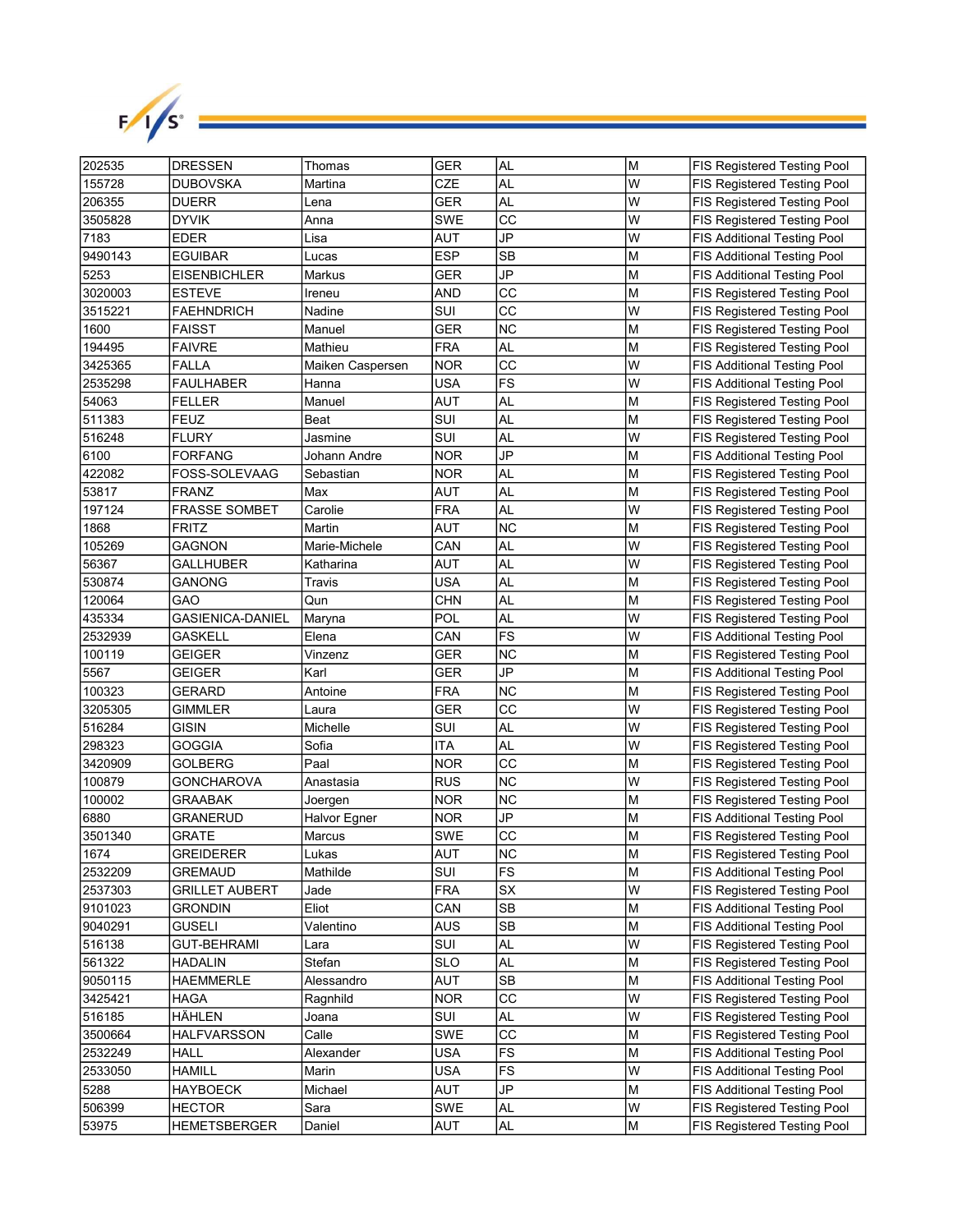

| 3205460 | <b>HENNIG</b>        | Katharina         | <b>GER</b> | CC              | lw | <b>FIS Registered Testing Pool</b> |
|---------|----------------------|-------------------|------------|-----------------|----|------------------------------------|
| 100308  | <b>HEROLA</b>        | llkka             | FIN        | <b>NC</b>       | M  | <b>FIS Registered Testing Pool</b> |
| 512124  | HINTERMANN           | <b>Niels</b>      | SUI        | AL              | M  | FIS Registered Testing Pool        |
| 9300658 | <b>HIRANO</b>        | Ayumu             | JPN        | <b>SB</b>       | M  | <b>FIS Additional Testing Pool</b> |
| 101144  | HIRNER               | Lisa              | AUT        | <b>NC</b>       | W  | FIS Registered Testing Pool        |
| 100439  | <b>HIRVONEN</b>      | Eero              | FIN        | <b>NC</b>       | M  | FIS Registered Testing Pool        |
| 2532831 | <b>HOEFFLIN</b>      | Sarah             | SUI        | FS              | W  | <b>FIS Additional Testing Pool</b> |
| 9205058 | <b>HOFMEISTER</b>    | Ramona Theresia   | GER        | <b>SB</b>       | W  | <b>FIS Additional Testing Pool</b> |
| 516280  | <b>HOLDENER</b>      | Wendy             | SUI        | AL              | W  | FIS Registered Testing Pool        |
| 2529645 | <b>HORISHIMA</b>     | Ikuma             | JPN        | FS              | M  | <b>FIS Additional Testing Pool</b> |
| 565471  | <b>HROVAT</b>        | Meta              | SLO        | AL              | W  | FIS Registered Testing Pool        |
| 5945    | <b>HUBER</b>         | Daniel            | AUT        | JP              | M  | <b>FIS Additional Testing Pool</b> |
| 3180557 | <b>HYVARINEN</b>     | Perttu            | FIN        | CС              | M  | FIS Registered Testing Pool        |
| 100167  | <b>ILVES</b>         | Kristjan          | EST        | <b>NC</b>       | M  | FIS Registered Testing Pool        |
| 293006  | <b>INNERHOFER</b>    | Christof          | ITA        | AL              | ΙM | FIS Registered Testing Pool        |
| 1274580 | ISHIDA               | Masako            | JPN        | CС              | W  | <b>FIS Registered Testing Pool</b> |
| 3486548 | ISTOMINA             | Mariya            | <b>RUS</b> | CC              | W  | FIS Registered Testing Pool        |
| 3421320 | <b>IVERSEN</b>       | Emil              | <b>NOR</b> | CC              | M  | FIS Registered Testing Pool        |
| 502015  | JAKOBSEN             | Kristoffer        | <b>SWE</b> | AL              | M  | FIS Registered Testing Pool        |
| 3155324 | JANATOVA             | Katerina          | <b>CZE</b> | CC              | W  | FIS Registered Testing Pool        |
| 3190282 | JAY                  | Renaud            | <b>FRA</b> | CC              | M  | FIS Registered Testing Pool        |
| 2527482 | JIA                  | Zongyang          | CHN        | <b>FS</b>       | M  | <b>FIS Additional Testing Pool</b> |
| 5589    | JOHANSSON            | Robert            | NOR        | JP              | M  | <b>FIS Additional Testing Pool</b> |
| 3425301 | JOHAUG               | Therese           | NOR.       | CC              | W  | <b>FIS Additional Testing Pool</b> |
| 6535455 | JOHNSON              | Breezy            | USA        | AL              | W  | FIS Registered Testing Pool        |
| 3190345 | <b>JOUVE</b>         | Richard           | <b>FRA</b> | CС              | M  | FIS Registered Testing Pool        |
| 3425669 | <b>KALVAA</b>        | Anne Kjersti      | <b>NOR</b> | CC              | W  | FIS Registered Testing Pool        |
| 2531417 | <b>KARKER</b>        | Rachael           | CAN        | FS              | W  | <b>FIS Additional Testing Pool</b> |
| 9480574 | <b>KARLAGACHEV</b>   | Dmitriy           | <b>RUS</b> | SB              | M  | <b>FIS Additional Testing Pool</b> |
| 3506154 | <b>KARLSSON</b>      | Frida             | SWE        | CC              | W  | FIS Registered Testing Pool        |
| 3535562 | <b>KERN</b>          | Julia             | USA        | CC              | W  | FIS Registered Testing Pool        |
| 480736  | KHOROSHILOV          | Alexander         | <b>RUS</b> | AL              | M  | FIS Registered Testing Pool        |
| 422139  | KILDE                | Aleksander Aamodt | <b>NOR</b> | AL              | M  | <b>FIS Registered Testing Pool</b> |
| 3390169 | <b>KILP</b>          | Marko             | <b>EST</b> | СC              | M  | FIS Registered Testing Pool        |
| 9535393 | <b>KIM</b>           | Chloe             | <b>USA</b> | <b>SB</b>       | W  | <b>FIS Additional Testing Pool</b> |
| 3665115 | <b>KIRILLOVA</b>     | Anastasia         | <b>BLR</b> | CC              | W  | FIS Registered Testing Pool        |
| 3486314 | <b>KIRPICHENKO</b>   | Yana              | <b>RUS</b> | cc              | W  | FIS Registered Testing Pool        |
| 3422819 | <b>KLAEBO</b>        | Johannes Hoesflot | <b>NOR</b> | CC              | M  | FIS Registered Testing Pool        |
| 3565065 | KLEMENCIC            | Anit              | <b>SLO</b> | $\overline{cc}$ | W  | FIS Registered Testing Pool        |
| 9420145 | <b>KLEVELAND</b>     | Marcus            | <b>NOR</b> | SB              | lм | <b>FIS Additional Testing Pool</b> |
| 6470    | <b>KLINEC</b>        | Ema               | <b>SLO</b> | JP              | W  | <b>FIS Additional Testing Pool</b> |
| 6288    | KOBAYASHI            | Ryoyu             | JPN        | JP              | M  | <b>FIS Additional Testing Pool</b> |
| 2528846 | <b>KOLMAKOV</b>      | Pavel             | KAZ        | FS              | M  | FIS Additional Testing Pool        |
| 5497    | <b>KRAFT</b>         | Stefan            | AUT        | JP              | M  | FIS Additional Testing Pool        |
| 7669    | <b>KRAMER</b>        | Marita            | AUT        | JP              | W  | FIS Additional Testing Pool        |
| 561244  | <b>KRANJEC</b>       | Zan               | <b>SLO</b> | <b>AL</b>       | M  | FIS Registered Testing Pool        |
| 3205434 | <b>KREHL</b>         | Sofie             | GER        | СC              | W  | FIS Registered Testing Pool        |
| 53980   | <b>KRIECHMAYR</b>    | Vincent           | AUT        | AL              | M  | FIS Registered Testing Pool        |
| 422304  | <b>KRISTOFFERSEN</b> | Henrik            | <b>NOR</b> | AL              | M  | FIS Registered Testing Pool        |
| 7072    | <b>KRIZNAR</b>       | Nika              | <b>SLO</b> | JP              | W  | <b>FIS Additional Testing Pool</b> |
| 3421779 | <b>KRUEGER</b>       | Simen Hegstad     | <b>NOR</b> | СC              | M  | FIS Registered Testing Pool        |
| 5142    | <b>KUBACKI</b>       | Dawid             | POL        | JP              | M  | FIS Additional Testing Pool        |
| 3185137 | KYLLOENEN            | Anne              | <b>FIN</b> | СC              | W  | FIS Registered Testing Pool        |
| 100965  | LAMPARTER            | Johannes          | AUT        | NC              | M  | FIS Registered Testing Pool        |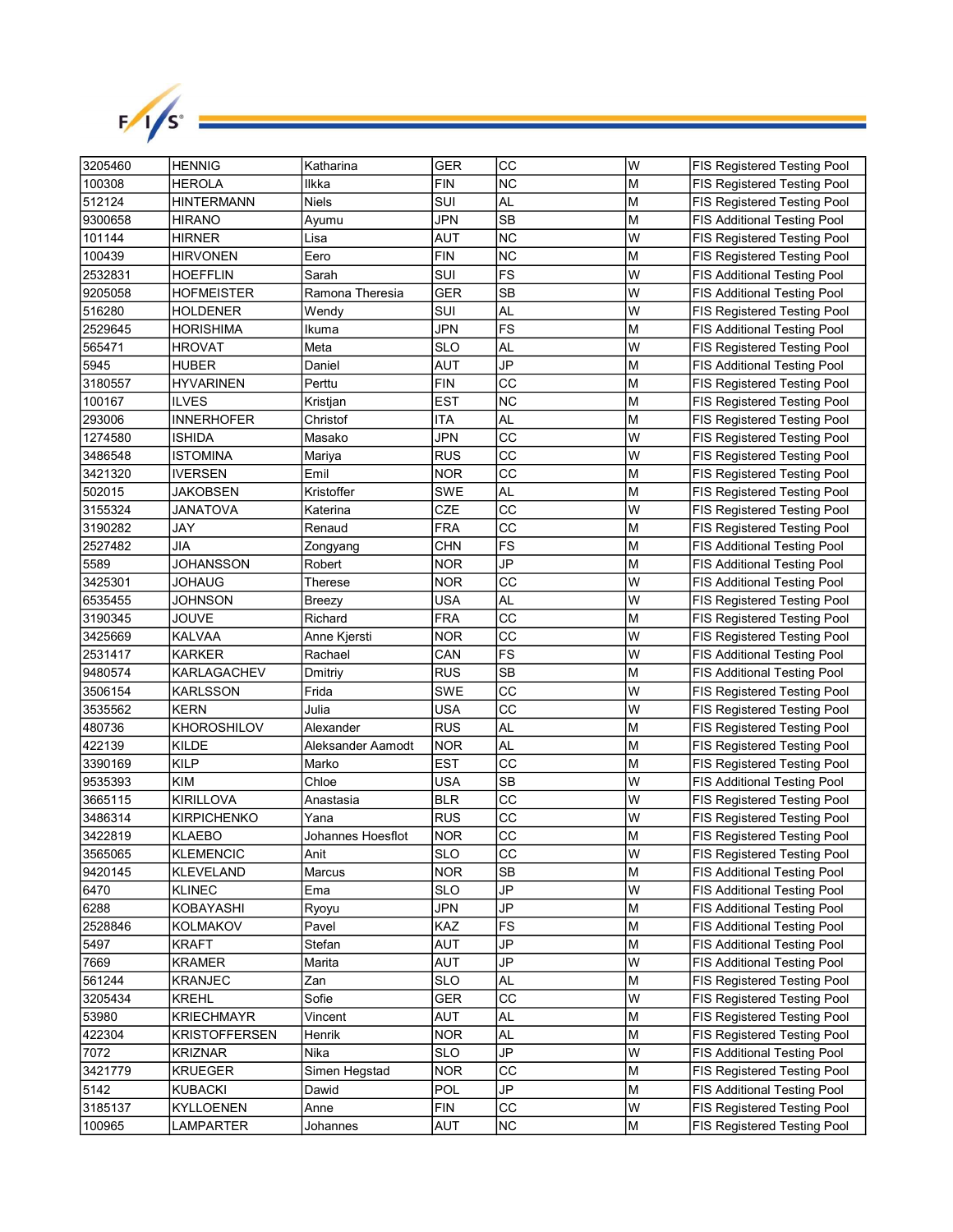

| 3565062 | LAMPIC                          | Anamarija | <b>SLO</b> | CC        | W | <b>FIS Registered Testing Pool</b> |
|---------|---------------------------------|-----------|------------|-----------|---|------------------------------------|
| 3560121 | LAMPIC                          | Janez     | SLO        | СC        | M | <b>FIS Registered Testing Pool</b> |
| 6437    | LANISEK                         | Anze      | <b>SLO</b> | <b>JP</b> | M | <b>FIS Additional Testing Pool</b> |
| 3190529 | LAPALUS                         | Hugo      | FRA        | CC        | M | FIS Registered Testing Pool        |
| 3295193 | LAURENT                         | Greta     | ITA        | cc        | W | FIS Registered Testing Pool        |
| 155763  | LEDECKA                         | Ester     | CZE        | AL        | W | FIS Registered Testing Pool        |
| 2533132 | LEDEUX                          | Tess      | FRA        | FS        | W | <b>FIS Additional Testing Pool</b> |
| 9320091 | LEE                             | Sang ho   | <b>KOR</b> | <b>SB</b> | M | <b>FIS Additional Testing Pool</b> |
| 100988  | <b>LEINAN LUND</b>              | Marte     | <b>NOR</b> | <b>NC</b> | W | FIS Registered Testing Pool        |
| 54031   | LEITINGER                       | Roland    | AUT        | AL        | М | FIS Registered Testing Pool        |
| 2533468 | LI                              | Fanghui   | CHN        | FS        | W | <b>FIS Additional Testing Pool</b> |
| 3560127 | LICEF                           | Miha      | SLO        | CС        | М | FIS Registered Testing Pool        |
| 56388   | LIENSBERGER                     | Katharina | AUT        | AL        | W | FIS Registered Testing Pool        |
| 6734    | LINDVIK                         | Marius    | NOR        | JP        | M | <b>FIS Additional Testing Pool</b> |
| 1129974 | LIU                             | Jiayu     | CHN        | SB        | W | <b>FIS Additional Testing Pool</b> |
| 9480632 | LOGINOV                         | Dmitry    | <b>RUS</b> | SB        | M | FIS Additional Testing Pool        |
| 3185447 | LYLYNPERA                       | Katri     | FIN        | CC        | W | FIS Registered Testing Pool        |
| 426187  | LYSDAHL                         | Kristin   | <b>NOR</b> | AL        | W | FIS Registered Testing Pool        |
| 3125070 | МA                              | Qinghua   | <b>CHN</b> | CC        | W | FIS Registered Testing Pool        |
| 2531837 | <b>MAGNUSSON</b>                | Oliwer    | SWE        | <b>FS</b> | M | <b>FIS Additional Testing Pool</b> |
| 56333   | <b>MAIR</b>                     | Chiara    | AUT        | AL        | W | FIS Registered Testing Pool        |
| 3180861 | <b>MAKI</b>                     | Joni      | FIN        | СC        | M | FIS Registered Testing Pool        |
| 101377  | MALACINSKI                      | Annika    | USA        | <b>NC</b> | W | FIS Registered Testing Pool        |
| 3481432 | <b>MALTSEV</b>                  | Artem     | <b>RUS</b> | CC        | M | FIS Registered Testing Pool        |
| 3190111 | <b>MANIFICAT</b>                | Maurice   | FRA        | CC        | М | <b>FIS Registered Testing Pool</b> |
| 60253   | <b>MARCHANT</b>                 | Armand    | BEL        | AL        | M | FIS Registered Testing Pool        |
| 297702  | <b>MARSAGLIA</b>                | Francesca | ITA        | AL        | W | FIS Registered Testing Pool        |
| 3185579 | <b>MATINTALO</b>                | Johanna   | FIN        | CC        | W | FIS Registered Testing Pool        |
| 6291430 | MAURBERGER                      | Simon     | ITA        | AL        | М | FIS Registered Testing Pool        |
| 53902   | MAYER                           | Matthias  | AUT        | AL        | M | FIS Registered Testing Pool        |
| 9100228 | <b>MCMORRIS</b>                 | Mark      | CAN        | SB        | М | <b>FIS Additional Testing Pool</b> |
| 512182  | MEILLARD                        | Loic      | SUI        | AL        | M | <b>FIS Registered Testing Pool</b> |
| 3481803 | MELNICHENKO                     | Andrey    | <b>RUS</b> | CC        | M | FIS Registered Testing Pool        |
| 2528515 | <b>MIDOL</b>                    | Bastien   | <b>FRA</b> | <b>SX</b> | M | FIS Registered Testing Pool        |
| 197497  | <b>MIRADOLI</b>                 | Romane    | <b>FRA</b> | AL        | W | FIS Registered Testing Pool        |
| 2532975 | MOBAERG                         | David     | <b>SWE</b> | <b>SX</b> | M | FIS Registered Testing Pool        |
| 3200802 | <b>MOCH</b>                     | Friedrich | <b>GER</b> | CC        | M | FIS Registered Testing Pool        |
| 9295086 | <b>MOIOLI</b>                   | Michela   | ITA        | <b>SB</b> | W | <b>FIS Additional Testing Pool</b> |
| 539909  | MOLTZAN                         | Paula     | <b>USA</b> | <b>AL</b> | W | FIS Registered Testing Pool        |
| 425929  | <b>MOWINCKEL</b>                | Ragnhild  | <b>NOR</b> | AL        | W | FIS Registered Testing Pool        |
| 193967  | MUFFAT-JEANDET                  | Victor    | <b>FRA</b> | AL        | М | FIS Registered Testing Pool        |
| 100434  | <b>MUHLETHALER</b>              | Laurent   | <b>FRA</b> | <b>NC</b> | M | FIS Registered Testing Pool        |
| 9305415 | <b>MURASE</b>                   | Kokomo    | JPN        | SB        | W | FIS Additional Testing Pool        |
| 511896  | <b>MURISIER</b>                 | Justin    | SUI        | AL        | M | FIS Registered Testing Pool        |
| 3220002 | <b>MUSGRAVE</b>                 | Andrew    | <b>GBR</b> | CC        | M | FIS Registered Testing Pool        |
| 715171  | <b>MUZAFERIJA</b>               | Elvedina  | BIH        | AL        | W | FIS Registered Testing Pool        |
| 3426496 | <b>MYHRVOLD</b>                 | Mathilde  | <b>NOR</b> | CС        | W | FIS Registered Testing Pool        |
| 101253  | NADYMOVA                        | Stefaniya | <b>RUS</b> | <b>NC</b> | W | FIS Registered Testing Pool        |
| 9485379 | NADYRSHINA                      | Sofia     | <b>RUS</b> | SB        | W | <b>FIS Additional Testing Pool</b> |
| 2530111 | NAESLUND                        | Sandra    | SWE        | SX        | W | FIS Registered Testing Pool        |
| 101067  | <b>NAKAMURA</b>                 | Anju      | JPN        | <b>NC</b> | W | FIS Registered Testing Pool        |
| 3486010 | NEPRYAEVA                       | Natalia   | <b>RUS</b> | CC        | W | FIS Registered Testing Pool        |
| 421669  | NESTVOLD-HAUGEN   Leif Kristian |           | <b>NOR</b> | AL        | M | FIS Registered Testing Pool        |
| 3185168 | <b>NISKANEN</b>                 | Kerttu    | <b>FIN</b> | CC        | W | FIS Registered Testing Pool        |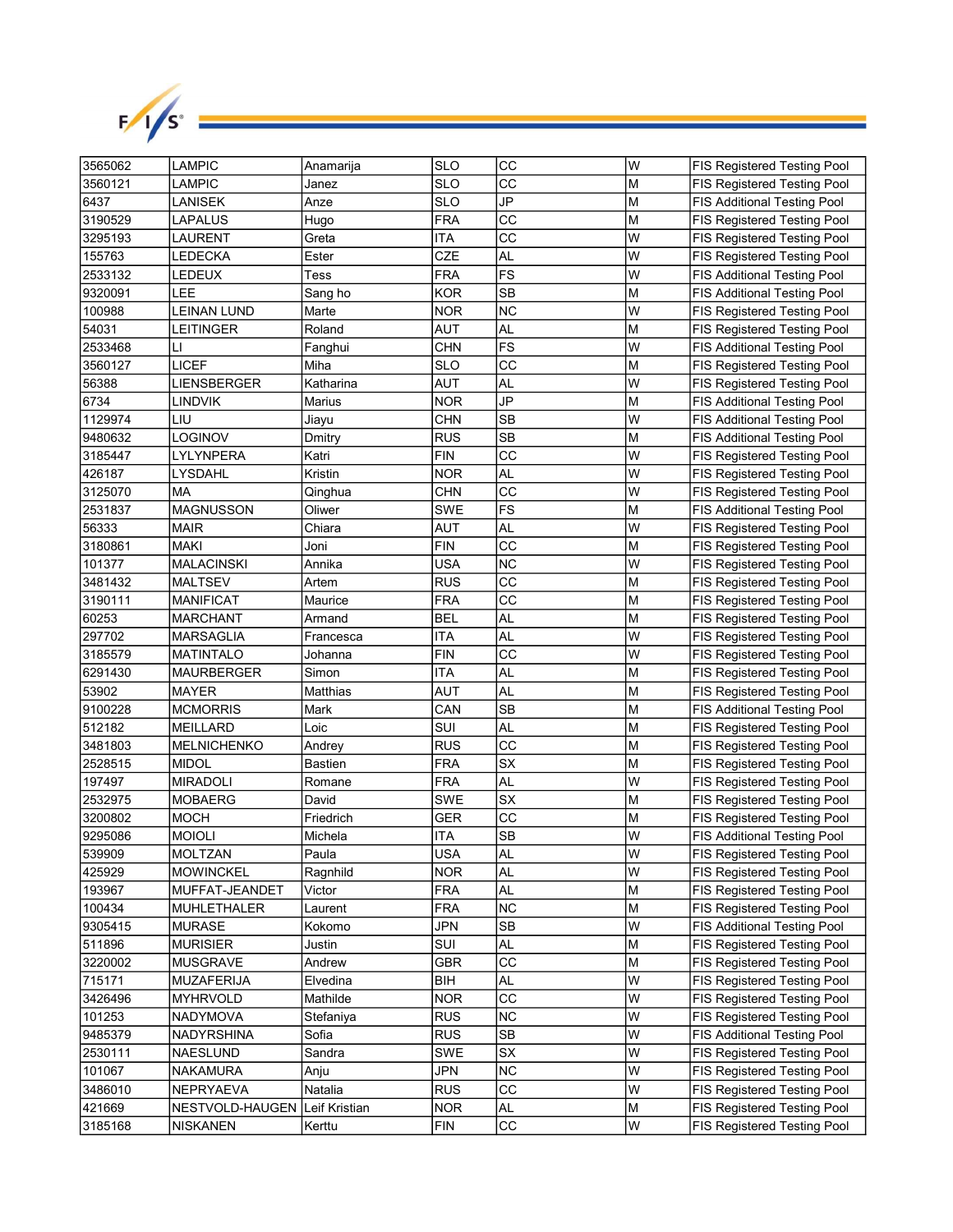

| 3180535 | <b>NISKANEN</b>   | livo        | <b>FIN</b> | CC        | M  | <b>FIS Registered Testing Pool</b> |
|---------|-------------------|-------------|------------|-----------|----|------------------------------------|
| 6190403 | NOEL              | Clement     | <b>FRA</b> | <b>AL</b> | M  | <b>FIS Registered Testing Pool</b> |
| 9200088 | <b>NOERL</b>      | Martin      | GER        | <b>SB</b> | M  | <b>FIS Additional Testing Pool</b> |
| 3422477 | <b>NOTRTHUG</b>   | Even        | NOR        | CC        | M  | FIS Registered Testing Pool        |
| 3150570 | <b>NOVAK</b>      | Michal      | <b>CZE</b> | cc        | M  | FIS Registered Testing Pool        |
| 3155249 | <b>NOVAKOVA</b>   | Petra       | CZE        | CC        | W  | FIS Registered Testing Pool        |
| 100696  | <b>NOWAK</b>      | Jenny       | GER        | <b>NC</b> | W  | FIS Registered Testing Pool        |
| 516219  | <b>NUFER</b>      | Priska      | SUI        | AL        | W  | FIS Registered Testing Pool        |
| 3421154 | <b>NYENGET</b>    | Martin      | NOR        | CC        | M  | FIS Registered Testing Pool        |
| 512269  | ODERMATT          | Marco       | SUI        | AL        | M  | FIS Registered Testing Pool        |
| 100474  | OFTEBRO           | Jens Luraas | NOR        | <b>NC</b> | М  | FIS Registered Testing Pool        |
| 3530902 | OGDEN             | Ben         | USA        | CС        | М  | FIS Registered Testing Pool        |
| 3505998 | OLSSON            | Moa         | SWE        | CC        | W  | FIS Registered Testing Pool        |
| 9305286 | ONITSUKA          | Miyabi      | JPN        | SB        | W  | <b>FIS Additional Testing Pool</b> |
| 7477    | OPSETH            | Silje       | NOR        | JP        | W  | <b>FIS Additional Testing Pool</b> |
| 1760    | ORTER             | Philipp     | AUT        | ΝC        | M  | FIS Registered Testing Pool        |
| 3185256 | PAERMAEKOSKI      | Krista      | FIN        | CC        | W  | FIS Registered Testing Pool        |
| 291459  | PARIS             | Dominik     | ITA        | AL        | M  | FIS Registered Testing Pool        |
| 3190302 | <b>PARISSE</b>    | Clement     | <b>FRA</b> | CC        | M  | FIS Registered Testing Pool        |
| 2171    | <b>PASCHKE</b>    | Pius        | GER        | JP        | M  | <b>FIS Additional Testing Pool</b> |
| 9050042 | <b>PAYER</b>      | Alexander   | AUT        | <b>SB</b> | M  | <b>FIS Additional Testing Pool</b> |
| 3290326 | <b>PELLEGRINO</b> | Federico    | ITA        | CC        | M  | FIS Registered Testing Pool        |
| 9405050 | PEPERKAMP         | Melissa     | NED        | <b>SB</b> | W  | <b>FIS Additional Testing Pool</b> |
| 54348   | PERTL             | Adrian      | AUT        | AL        | M  | FIS Registered Testing Pool        |
| 194364  | PINTURAULT        | Alexis      | FRA        | AL        | M  | FIS Registered Testing Pool        |
| 299624  | <b>PIROVANO</b>   | Laura       | ITA        | AL        | W  | FIS Registered Testing Pool        |
| 1029    | <b>PITTIN</b>     | Alessandro  | ITA        | ΝC        | М  | FIS Registered Testing Pool        |
| 92720   | <b>POPOV</b>      | Albert      | BUL        | AL        | М  | FIS Registered Testing Pool        |
| 3501741 | <b>POROMAA</b>    | William     | SWE        | CС        | М  | FIS Registered Testing Pool        |
| 2532823 | PORTEOUS          | Nico        | <b>NZL</b> | <b>FS</b> | M  | <b>FIS Additional Testing Pool</b> |
| 100280  | <b>PORTYK</b>     | Tomas       | CZE        | ΝC        | М  | FIS Registered Testing Pool        |
| 6480    | <b>PREVC</b>      | Cene        | SLO        | JP        | M  | <b>FIS Additional Testing Pool</b> |
| 5658    | <b>PREVC</b>      | Peter       | <b>SLO</b> | JP        | M  | <b>FIS Additional Testing Pool</b> |
| 56125   | <b>PUCHNER</b>    | Mirjam      | AUT        | <b>AL</b> | W  | FIS Registered Testing Pool        |
| 3670115 | <b>PUKHKALO</b>   | Vitaliy     | KAZ        | CC        | M  | FIS Registered Testing Pool        |
| 2530747 | RAGETTLI          | Andri       | SUI        | <b>FS</b> | M  | <b>FIS Additional Testing Pool</b> |
| 103729  | <b>READ</b>       | Erik        | CAN        | AL        | M  | FIS Registered Testing Pool        |
| 2531493 | <b>REGEZ</b>      | Ryan        | SUI        | <b>SX</b> | M  | FIS Registered Testing Pool        |
| 1706    | <b>REHRL</b>      | Franz-Josef | AUT        | <b>NC</b> | İМ | FIS Registered Testing Pool        |
| 3481163 | <b>RETIVYKH</b>   | Gleb        | <b>RUS</b> | CC        | M  | FIS Registered Testing Pool        |
| 3506008 | <b>RIBOM</b>      | Emma        | SWE        | CC        | W  | FIS Registered Testing Pool        |
| 2529980 | RIDZIK            | Sergey      | <b>RUS</b> | SX        | M  | FIS Registered Testing Pool        |
| 467     | <b>RIESSLE</b>    | Fabian      | <b>GER</b> | ΝC        | М  | FIS Registered Testing Pool        |
| 100100  | <b>RIIBER</b>     | Jarl Magnus | <b>NOR</b> | <b>NC</b> | М  | FIS Registered Testing Pool        |
| 9180149 | RINNEKANGAS       | Rene        | <b>FIN</b> | SB        | M  | FIS Additional Testing Pool        |
| 415232  | <b>ROBINSON</b>   | Alice       | <b>NZL</b> | AL        | W  | FIS Registered Testing Pool        |
| 565373  | <b>ROBNIK</b>     | Tina        | <b>SLO</b> | AL        | W  | FIS Registered Testing Pool        |
| 3420605 | ROETHE            | Sjur        | <b>NOR</b> | CC        | M  | FIS Registered Testing Pool        |
| 512038  | <b>ROGENTIN</b>   | Marc        | SUI        | AL        | M  | FIS Registered Testing Pool        |
| 2532704 | RUUD              | <b>Birk</b> | <b>NOR</b> | FS        | М  | <b>FIS Additional Testing Pool</b> |
| 220689  | <b>RYDING</b>     | Dave        | <b>GBR</b> | AL        | M  | FIS Registered Testing Pool        |
| 3205570 | RYDZEK            | Coletta     | GER        | CC        | W  | FIS Registered Testing Pool        |
| 590     | <b>RYDZEK</b>     | Johannes    | GER        | <b>NC</b> | M  | FIS Registered Testing Pool        |
| 3486176 | RYGALINA          | Anastasia   | <b>RUS</b> | CC        | W  | <b>FIS Registered Testing Pool</b> |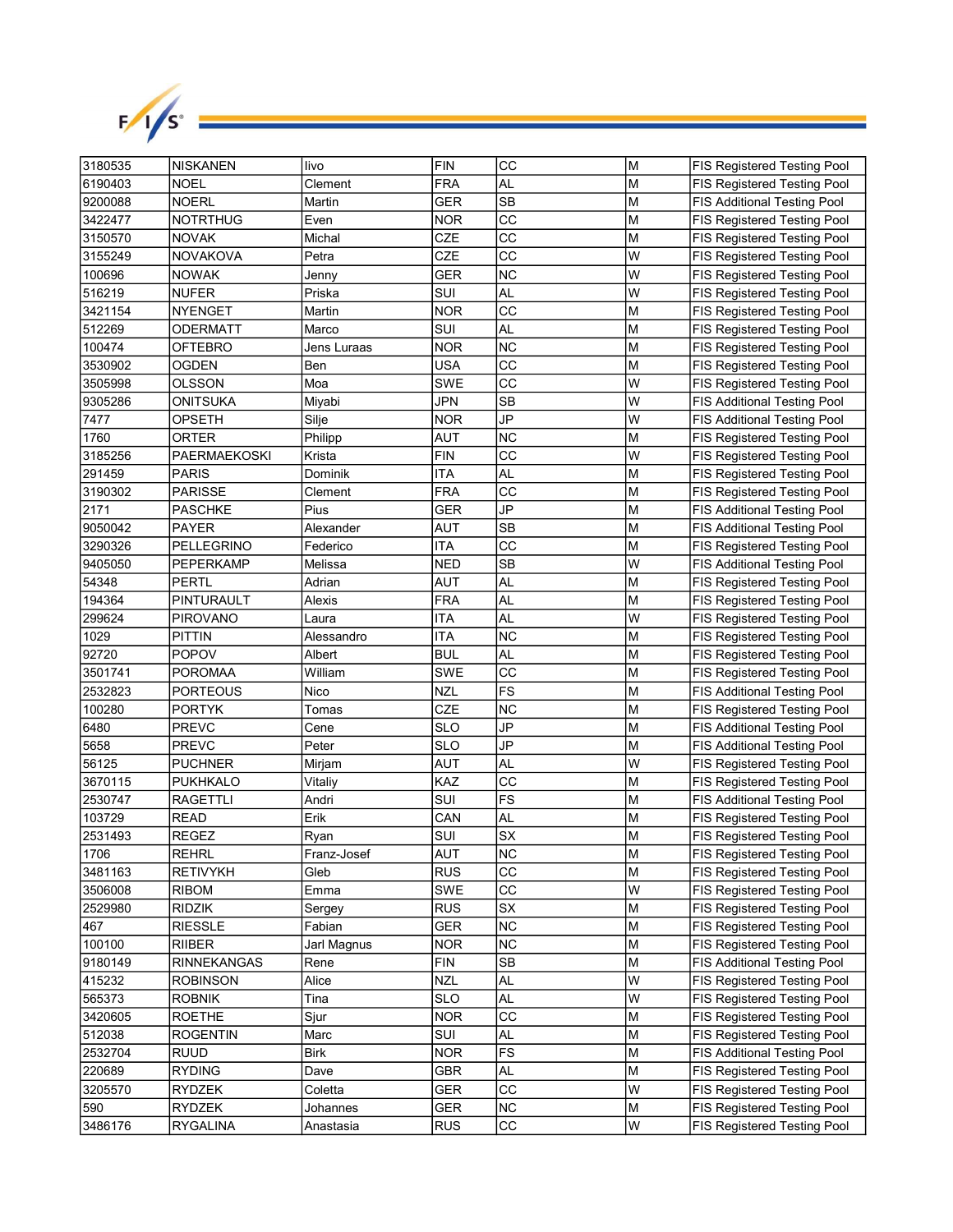

| 1159964 | SAMKOVA              | Eva                   | CZE        | <b>SB</b>       | lw | <b>FIS Additional Testing Pool</b> |
|---------|----------------------|-----------------------|------------|-----------------|----|------------------------------------|
| 200379  | <b>SANDER</b>        | Andreas               | GER        | AL              | M  | <b>FIS Registered Testing Pool</b> |
| 6151    | <b>SATO</b>          | Yukiya                | JPN        | JP              | M  | <b>FIS Additional Testing Pool</b> |
| 9510228 | <b>SCHERRER</b>      | Jan                   | SUI        | <b>SB</b>       | M  | <b>FIS Additional Testing Pool</b> |
| 100357  | <b>SCHMID</b>        | Julian                | GER        | <b>NC</b>       | M  | FIS Registered Testing Pool        |
| 202597  | <b>SCHMID</b>        | Alexander             | GER        | AL              | M  | FIS Registered Testing Pool        |
| 55970   | <b>SCHMIDHOFER</b>   | Nicole                | AUT        | AL              | W  | FIS Registered Testing Pool        |
| 3530910 | <b>SCHOONMAKER</b>   | James Clinton         | USA        | CC              | lм | FIS Registered Testing Pool        |
| 3530882 | <b>SCHUMACHER</b>    | Gus                   | <b>USA</b> | CC              | M  | FIS Registered Testing Pool        |
| 54320   | <b>SCHWARZ</b>       | Marco                 | AUT        | AL              | M  | FIS Registered Testing Pool        |
| 1671    | <b>SEIDL</b>         | Mario                 | AUT        | ΝC              | M  | FIS Registered Testing Pool        |
| 422310  | <b>SEJERSTED</b>     | Adrian Smiseth        | <b>NOR</b> | AL              | M  | FIS Registered Testing Pool        |
| 3481988 | <b>SEMIKOV</b>       | Ilia                  | <b>RUS</b> | CС              | M  | FIS Registered Testing Pool        |
| 3675035 | <b>SHEVCHENKO</b>    | Anna                  | KAZ        | CC              | W  | FIS Registered Testing Pool        |
| 6535237 | <b>SHIFFRIN</b>      | Mikaela               | USA        | AL              | W  | <b>FIS Registered Testing Pool</b> |
| 56087   | <b>SIEBENHOFER</b>   | Ramona                | AUT        | AL              | W  | <b>FIS Registered Testing Pool</b> |
| 100898  | SIEFF                | Annika                | <b>ITA</b> | <b>NC</b>       | W  | FIS Registered Testing Pool        |
| 2533617 | SILDARU              | Kelly                 | <b>EST</b> | FS              | W  | <b>FIS Additional Testing Pool</b> |
| 3560101 | <b>SIMENC</b>        | Miha                  | SLO        | CС              | M  | FIS Registered Testing Pool        |
| 3426149 | <b>SKAANES</b>       | Marte                 | <b>NOR</b> | CC              | W  | FIS Registered Testing Pool        |
| 3421164 | SKAR                 | Sindre Bjoernestad    | <b>NOR</b> | CC              | M  | FIS Registered Testing Pool        |
| 2533044 | <b>SMIRNOVA</b>      | Anastasia             | RUS        | <b>FS</b>       | W  | <b>FIS Additional Testing Pool</b> |
| 2526373 | <b>SMITH</b>         | Fanny                 | SUI        | SX              | W  | FIS Registered Testing Pool        |
| 3485933 | <b>SORINA</b>        | Tatiana               | RUS        | CC              | W  | FIS Registered Testing Pool        |
| 3482280 | <b>SPITSOV</b>       | Denis                 | <b>RUS</b> | CC              | M  | FIS Registered Testing Pool        |
| 3055067 | <b>STADLOBER</b>     | Teresa                | AUT        | CC              | W  | FIS Registered Testing Pool        |
| 3430103 | <b>STAREGA</b>       | Maciej                | POL        | CC              | M  | FIS Registered Testing Pool        |
| 3105214 | STEWART-JONES        | Katherine             | CAN        | CС              | W  | FIS Registered Testing Pool        |
| 107427  | <b>ST-GERMAIN</b>    | Laurence              | CAN        | AL              | W  | FIS Registered Testing Pool        |
| 4321    | <b>STOCH</b>         | Kamil                 | POL        | JP              | M  | <b>FIS Additional Testing Pool</b> |
| 202451  | <b>STRASSER</b>      | Linus                 | GER        | AL              | M  | FIS Registered Testing Pool        |
| 54093   | STROLZ               | Johannes              | AUT        | AL              | M  | FIS Registered Testing Pool        |
| 565360  | STUHEC               | Ilka                  | SLO        | AL              | W  | <b>FIS Registered Testing Pool</b> |
| 3486239 | <b>STUPAK</b>        | Yulia                 | <b>RUS</b> | СC              | W  | FIS Registered Testing Pool        |
| 3505809 | <b>SUNDLING</b>      | Jonna                 | SWE        | CC              | W  | FIS Registered Testing Pool        |
| 9190404 | <b>SURGET</b>        | Merlin                | <b>FRA</b> | SB              | M  | <b>FIS Additional Testing Pool</b> |
| 516319  | <b>SUTER</b>         | Corinne               | SUI        | AL              | W  | FIS Registered Testing Pool        |
| 3506166 | SVAHN                | Linn                  | SWE        | CC              | W  | FIS Registered Testing Pool        |
| 3501255 | <b>SVENSSON</b>      | Oskar                 | SWE        | $\overline{cc}$ | M  | FIS Registered Testing Pool        |
| 506146  | <b>SWENN LARSSON</b> | Anna                  | SWE        | AL              | lw | FIS Registered Testing Pool        |
| 3535602 | <b>SWIRBUL</b>       | Hailey                | <b>USA</b> | СC              | lw | FIS Registered Testing Pool        |
| 6198    | TAKANASHI            | Sara                  | JPN        | JP              | W  | <b>FIS Additional Testing Pool</b> |
| 2532235 | <b>TATALINA</b>      | Anastasia             | <b>RUS</b> | <b>FS</b>       | W  | FIS Additional Testing Pool        |
| 3421754 | <b>TAUGBOEL</b>      | <b>Haavard Solaas</b> | <b>NOR</b> | СC              | M  | FIS Registered Testing Pool        |
| 2527635 | <b>TCHIKNAVORIAN</b> | Terence               | <b>FRA</b> | SX              | M  | FIS Registered Testing Pool        |
| 3482806 | <b>TERENTEV</b>      | Alexander             | <b>RUS</b> | CС              | M  | FIS Registered Testing Pool        |
| 2527689 | <b>THOMPSON</b>      | Marielle              | CAN        | SX              | W  | FIS Registered Testing Pool        |
| 9500105 | <b>THORGREN</b>      | Sven                  | SWE        | SB              | M  | FIS Additional Testing Pool        |
| 56088   | TIPPLER              | Tamara                | AUT        | AL              | W  | FIS Registered Testing Pool        |
| 3420994 | <b>TOENSETH</b>      | Didrik                | <b>NOR</b> | CC              | M  | FIS Registered Testing Pool        |
| 9195073 | <b>TRESPEUCH</b>     | Chloe                 | <b>FRA</b> | SB              | W  | FIS Additional Testing Pool        |
| 56315   | <b>TRUPPE</b>        | Katharina             | AUT        | AL              | W  | FIS Registered Testing Pool        |
| 3055108 | <b>UNTERWEGER</b>    | Lisa                  | AUT        | СC              | W  | FIS Registered Testing Pool        |
| 3565055 | <b>UREVC</b>         | Eva                   | <b>SLO</b> | CC              | W  | FIS Registered Testing Pool        |